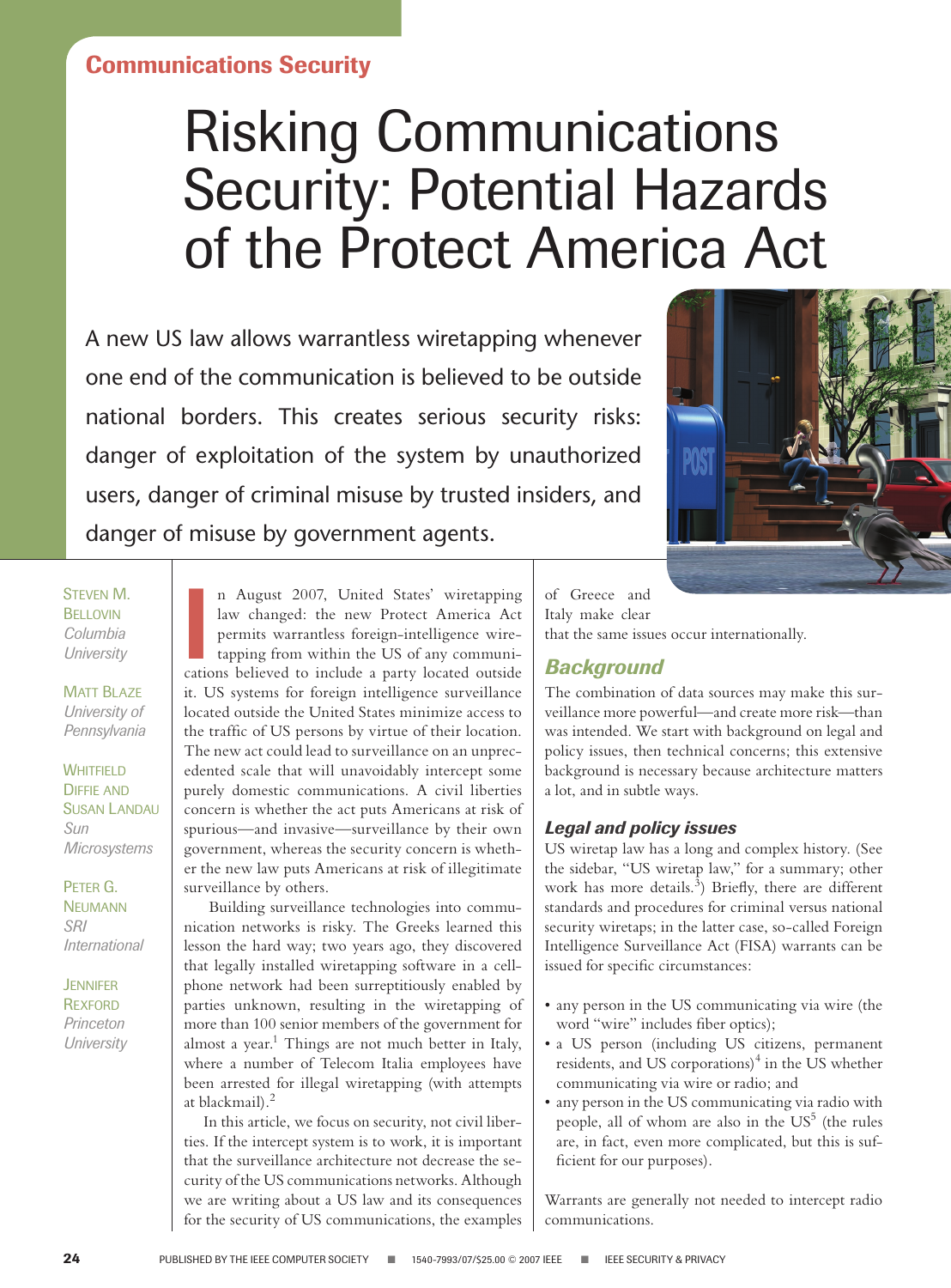The Protect America Act (Public Law No. 110-55) dropped the warrant requirement for communications (over any medium) of US persons located in the United States with persons "reasonably believed to be located outside the United States."6 Modern communications technology—mobile phones, WiFi, and the Internet—often make it difficult to discern whether communication is from a location inside or outside the US, so the question is on what basis communications will be collected. In other words, there is an important distinction between the requirements of the law and what can be done with available technology.

Much of the motivation for changes to FISA arises from the geography of the world's communications infrastructure combined with recent changes to telecommunications technology. The US is a major hub in our communication-centered world, giving the National Security Agency (NSA), which is the US signals intelligence agency, significant opportunities for access to transit traffic.

There are numerous reasons for US centrality in the world's communications systems. One is cost: the US is the world's leading economy, and fiber optic cables—how modern wired communications travel have been built installed between the US and overseas. With their economies of scale, these cables enable US providers to underbid regional carriers—for example, much of South America transits its traffic through Miami. Another reason is politics, which can lead to strange communication paths. For many years, communications could not travel directly between Taiwan and the People's Republic of China: calls traveled by way of Sacramento via AT&T lines. A third reason is the Internet. Many servers that are the very reason for communication—for example, Yahoo Mail, Hotmail, and Gmail—are in the US (although this is an everdecreasing percentage of the world's mail servers, especially as China comes online).

At the time that FISA was written, communications satellites (radio) had revolutionized international communications. In subsequent decades, there was a major shift to fiber optic cables with a decreasing percentage of intercontinental communications traveling by radio. Thus the exemption allowing warrantless radio interception became increasingly less applicable. In recent years, the NSA has pressed to have the exemption updated. While many in the field agree that there is plausibly a problem resulting from the introduction of fiber optic cables, the Protect America Act went considerably further.

#### *Collection*

Signals intelligence is organized into a seven-step process: access, collection, processing, exploitation, analysis (intelligence analysis), reporting, and dissemination. The first three are of particular concern. Access is what happens at a radio, a fiber splitter, a tap on a wire, or a tap in a telephone switch. Collection is the process of recording signals for consideration. Recorded signals can be kept briefly or for very long periods.

Processing is shorthand for selecting the information you want (and filtering out what you don't). As in any learning process, if you can find information at all, you often have too much of it and must extract what interests you from what doesn't. This is where the choice of architecture is significant, both in terms of minimizing data collection and in determining how the combination of data sources is used. We return to this point later.

Increasingly, communications are IP-based. The Internet is the interconnection of many networks, and these connections occur in various ways. For the largest networks, these form at peering connections: interconnections between administratively separate domains (such as ISPs).

 International communications enter the US by satellite, terrestrial microwave, older copper cable, and newer fiber optic cable. There are roughly 25 cable heads in the US. (This is an estimate based on Telegeography's "Global Communications Cable and Satellite Map 2002," which shows four cable heads on the Atlantic Coast and five on the Pacific. There are at least an additional five each coming terrestrially from Canada and Mexico.) At the cable head, incoming signals split in several ways. First, the signals are sent via multiplexors and demultiplexors to the proper carriers (since most transoceanic fibers are owned by consortia of communications companies). Each carrier's channels are further subdivided: voice signals are sent (perhaps via other gear) to phone switches, Internet signals to routers, and so on.

#### *A likely architecture*

The NSA has not disclosed its surveillance architecture, so it is impossible to know exactly how its system works. However, a current court case gives hints. In late 2005 and spring 2006, *The New York Times* and *USA Today* revealed that the NSA had been wiretapping without warrants post-9/11. Shortly afterward, civil liberties groups and individuals sued AT&T over the "illegal spying of telephone and Internet communications." Affidavits filed in *Tash Hepting et al. v.*  AT&T Corporation et al.,<sup>7</sup> describe the NSA surveillance architecture at the AT&T switching office in San Francisco. AT&T has acknowledged the authenticity of the documents describing the layout and configuration for the secure room in its San Francisco office, which is where electronic surveillance took place.<sup>8</sup> Our discussion is based on these documents and on affidavits submitted by two expert witnesses, Mark Klein (a technician in the AT&T San Francisco office)<sup>9</sup> and J. Scott Marcus (a designer of large-scale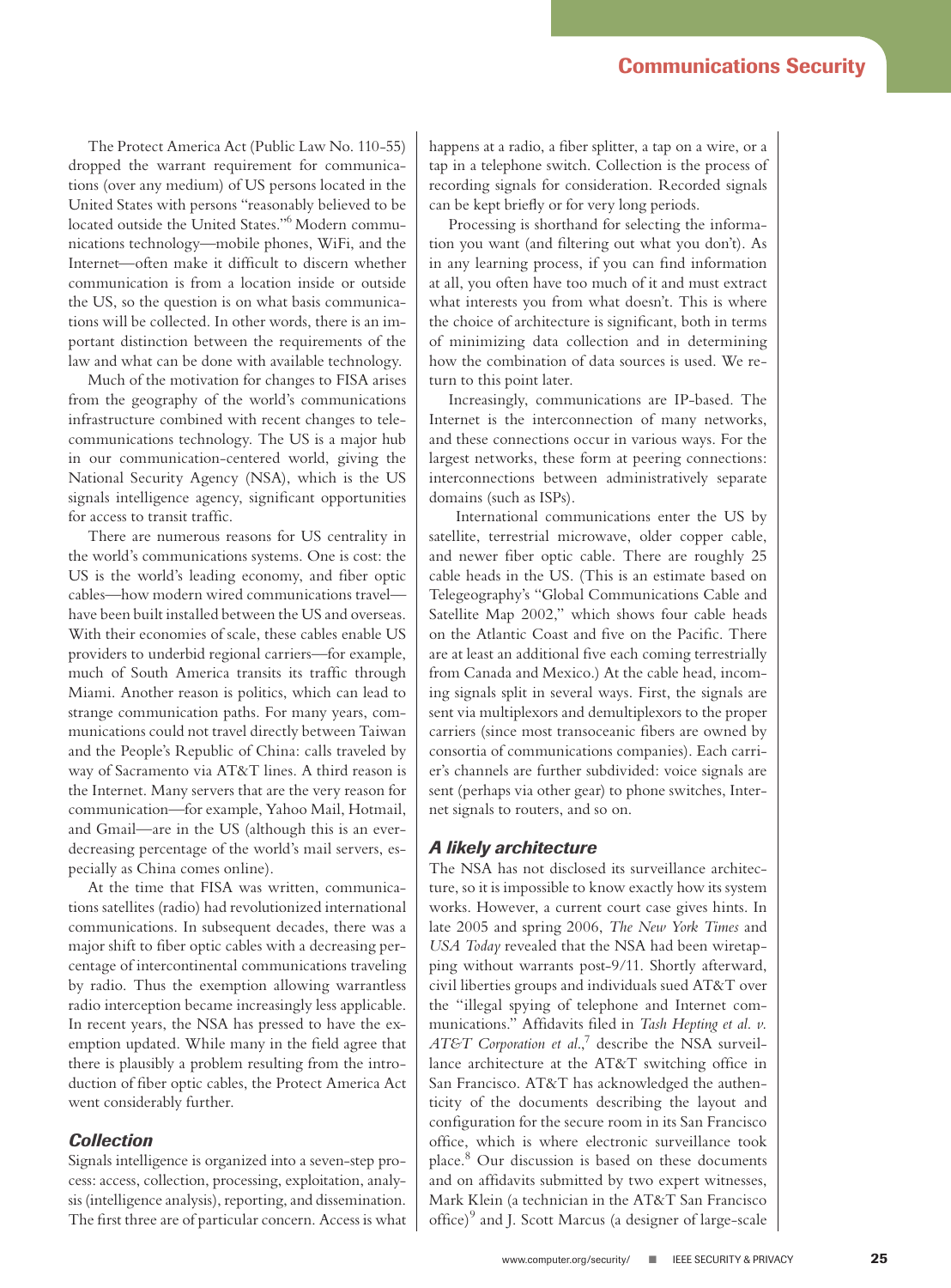### US wiretap law

through the decades, electronic surveillance has been effective in both capturing and convicting criminals and spies, as well as in denying them and terrorists full use of modern communications out of the fear of being eavesdropped, tracked, and caught. Although rarely mentioned, the latter is a particularly important side effect of electronic surveillance. But while there is no question that electronic surveillance can be extremely effective, there has always been tension between national security and privacy.

Prior to the Protect America Act, United States wiretapping law was essentially governed by Title III of the Omnibus Crime Control and Safe Streets Act of 1968 (P.L. 90-351), which regulated the procedure for wiretaps in criminal investigations, and the Foreign Intelligence Surveillance Act (FISA; P.L. 95-511), which did the same for foreign intelligence surveillance. These laws and their later derivatives laid out clear and specific procedures for obtaining wiretap warrants, which, with very minor exceptions, specified the particular line (or particular IP address or email account) on which the tapping was to occur.<sup>1</sup> Law enforcement obtained a warrant and sent this information to the communications provider, which installed the tap.

The US learned the hard way that oversight was critical if surveillance technologies were to be kept within legal bounds. During the Watergate era, the Senate Select Committee to Study

> IP-based data networks, former CTO at GTE Internetworking and at Genuity, and former senior advisor for Internet Technology at the US Federal Communications Commission).10

> Optical fiber carrying the inter-ISP peering traffic associated with AT&T's Common Backbone<sup>11</sup> was "split," dividing the signal so that 50 percent went to each output fiber (the weakened signal on each output fiber still contained sufficient information to allow reading the communications).<sup>12</sup> One of the output fibers was diverted to the secure room; the other carried communications on to AT&T's switching equipment. The secure room contained Narus traffic analyzers and logic servers; Narus states that such devices are capable of real-time data collection (recording data for consideration) and capture at 10G bits per second (bps). Certain traffic was selected and sent over a dedicated line to a "central location." The San Francisco office set up was one of many throughout the country, including in Seattle, San Jose, Los Angeles, and San Diego.<sup>13</sup> According to Marcus's affidavit, the diverted traffic "represented all, or substantially all, of AT&T's peering traffic in the San Francisco Bay area,"<sup>14</sup> and thus, "the designers of the ... configuration made no attempt, in terms of location or position of the fiber split, to exclude data sources comprised primarily of domestic data."<sup>15</sup>

Governmental Operations with respect to Intelligence Activities investigated 35 years of government electronic surveillance in the US, uncovering many abuses. These included wiretaps on congressional staff, Supreme Court Justices, Martin Luther King Jr. (in his case, sometimes for purely political purposes), as well as government investigations of such decidedly non-violent groups as the American Friends Service Committee, the National Association for the Advancement of Colored People, and the Women's Strike for Peace. It was clear that the "national security" rationale for many of the wiretaps was not justified. FISA was passed in response to these issues; the requirements governing FISA wiretapping were lifted almost verbatim from the carefully crafted recommendations of the Senate committee report.<sup>2</sup> Some of these safeguards delimiting government surveillance were removed by the USA Patriot Act (arguably the most important change the Patriot Act made in wiretapping law was modifying the requirement that foreign intelligence be the "primary" purpose of a FISA tap to a "significant" purpose<sup>3</sup>).

The law was also clear in its exception: no warrant was required to intercept radio communications between persons in the US and persons abroad unless the government was intentionally targeting a particular known US person who was in the US. This exception was viewed as a temporary one; the Senate Judiciary Committee Report on the FISA legislation makes clear

#### *Call detail records*

Modern telecommunications allow the construction of smooth-running organizations that span the globe; telecommunications are the nervous systems of these organizations. The "reasonably believed to be located outside the United States" aspect of the Protect America Act arguably changes the rules on the government's use of call detail records (CDRs), which can be surprisingly revelatory of relationships and organizational structure (although this data does not always reveal where communicating parties are physically located). It appears that the US government has real-time access to CDRs without need for a court order.

CDRs are essentially the raw data for traditional phone bills. Phone companies build and maintain comprehensive databases of such information, which contain complete call traffic data: records of such transactional information as calling and called numbers for phone calls, IP addresses and user URIs in the case of voice-over IP (VoIP); SMTP headers for emails; location, time, and date of communications; call duration; and related information. To listen to an organization's communications is to read its mind, and following just the pattern of its communications is a large step in this direction. CDRs provide a window into the past. Phone companies use such data for billing, engineering, marketing, and fraud detec-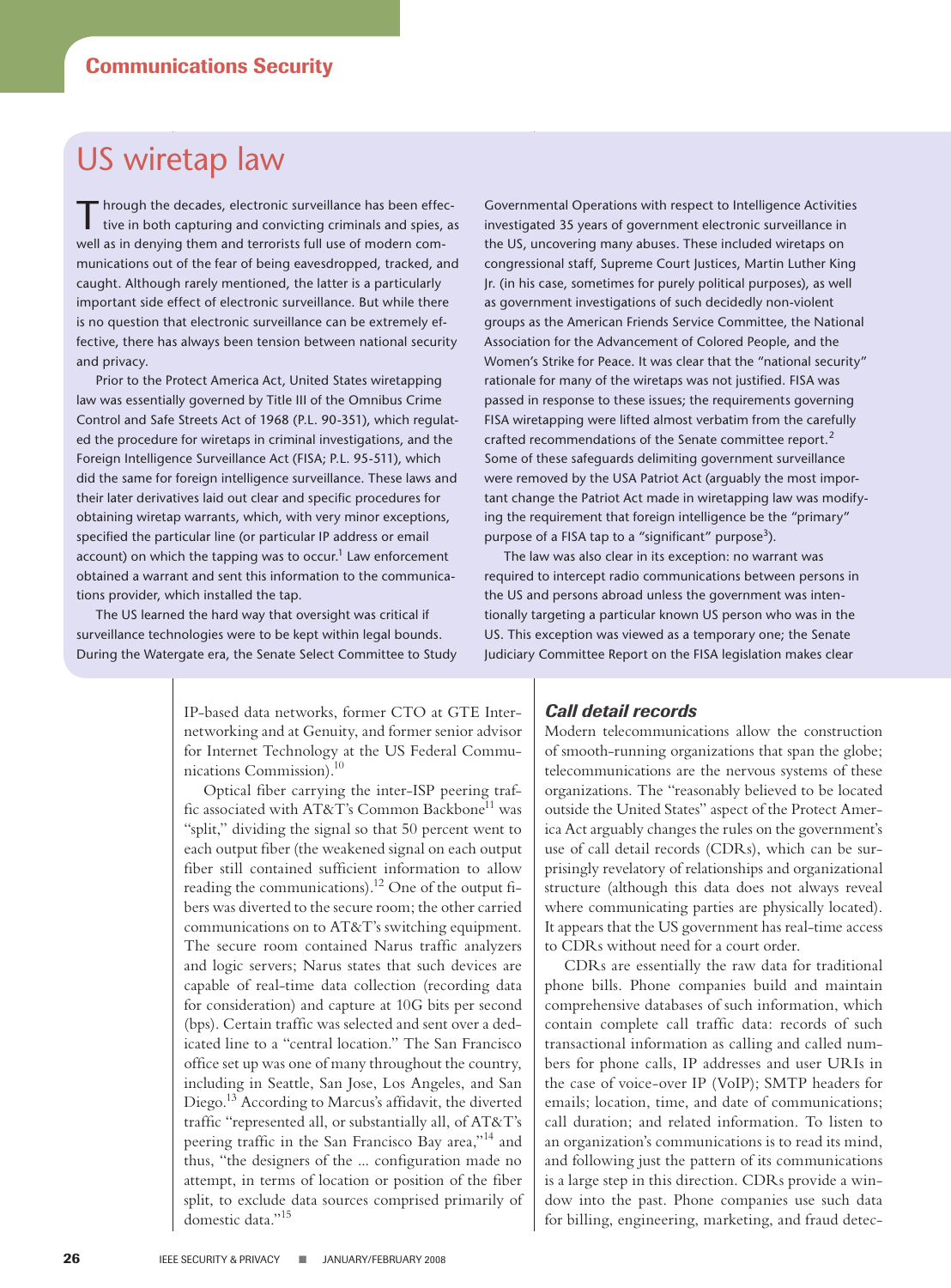that interception of radio communications was to be considered separately.<sup>4</sup> But separate legislation never came to pass, and the exception continued.

In 2002, Attorney General John Ashcroft proposed changing FISA procedures. The FISA Court, whose job it is to review FISA wiretapping warrant applications, was not pleased with this, in part because of mistakes that had occurred in earlier FISA applications. The court issued a report criticizing the proposal<sup>5</sup> and the US Federal Bureau of Investigation's (FBI) mishandling of the wall between foreign intelligence cases and criminal investigations: "In virtually every instance, the government's misstatements and omissions in FISA applications and violations of the Court's orders involved information sharing and unauthorized disseminations to criminal investigators and prosecutors." An extremely important check on government abuse is oversight. As the founders of the US knew, another branch of government can provide the objectivity necessary for such an investigation. Public knowledge also matters. When the FISA court was dissatisfied with the Bush Administration's actions in 2002, it declassified its opinion,<sup>5</sup> helping to shape the later debate on the USA Patriot Act renewal and other administration requests for changes in the wiretap laws.

Some might argue that the excesses of surveillance in the 1960s and '70s were long ago, occurring during a period of domestic unrest and international tension. But government excesses in this realm continue. A recent report by the FBI Inspector General, for example, sharply criticized the bureau regarding its abuse of National Security Letters, "administrative" subpoenas

that are issued with *no* judicial oversight and that require the recipient to turn over certain records. The Inspector General concluded that FBI agents might have violated the law 3000 times since 2003 in their collection of telephone and financial records of US citizens and foreign nationals.<sup>6</sup>

#### **References**

- D. Solove and M. Rotenberg, *Information Privacy Law*, Aspen Publishers, 1. 2003, pp. 323–341.
- 2. United States Senate, Select Committee to Study Governmental Operations with Respect to Intelligence Activities (1976), *Intelligence Activities and the Rights of Americans, Final Report: Book II*, Report 94-755, Ninety-Fourth Congress, Second Session, 23 Apr. 1976, pp. 292–330.
- W. Diffie and S. Landau, *Privacy on the Line: The Politics of Wiretapping*  3. *and Encryption*, updated and expanded edition, MIT Press, 2007, pp. 280–285.
- United States Senate, Committee of the Judiciary (1977), *Legislative*  4. *History P.L. 95-511 Foreign Intelligence Surveillance Act, Report 95-604*, Ninety-Fifth Congress, First Session, 15 Nov. 1977, p. 34.
- 5. United States Foreign Intelligence Surveillance Court, Memorandum Opinion (as Corrected and Amended,) May 17, 2002, in United States Senate, Committee on the Judiciary, 2002, *The USA PATRIOT Act in Practice: Shedding Light on the FISA Process*, Hearing on 10 Sept. 2002, S. Hrg. 107–947, One Hundred Seventh Congress, Second Session.
- 6. Inspector General, US Federal Bureau of Investigation, A Review of the Federal Bureau of Investigation's Use of the National Security Letters, Mar. 2007.

tion. Unlike a wiretap or pen register, which provide, respectively, real-time access only to the content or number currently being dialed, a CDR database contains a wealth of data on previous communications. Thus, an interested government agency doesn't need to have the proper legal authorization or technology in place before a call is made but may search the call detail database during the communication to determine a "community of interest"—the network of people with whom the suspect is in contact—as well as later, once a new target has been identified. For international and some purely domestic calls, two CDRs exist for each communication, one from the origination point—which could be an interface to another company—and one from the termination.

Although transactional information has historically been viewed as much less deserving of privacy protection than call content, in fact, access to CDRs can be a major privacy risk. Corinna Cortes and her colleagues at AT&T Shannon Labs showed, for example, that, even though the calling number had changed, it was possible to identify an individual caller from a 300- Tbyte CDR database by simply looking at patterns of called numbers.16 While at Katholieke Universiteit Leuven, George Danezis related a story in which Intel researchers studying ambient Bluetooth activity to improve ad-hoc routing protocols issued staff members Bluetooth devices. One of the discoveries was that a pair of researchers were meeting nightly, a relationship that had not been previously known to the other lab members.<sup>17</sup>

CDRs can be used for targeting more detailed surveillance, such as wiretapping. The more tightly coupled CDR and content collection are, the more likely it is that, without regard to the intentions of the parties involved, content wiretapping will occur as a result of CDR information.

#### *Difficulties in monitoring international Internet traffic*

Monitoring international traffic requires an effective way to identify whether communication starts or ends outside the US. This is a surprisingly difficult problem to solve on today's Internet. Perhaps even more surprisingly, this is not an easy task on a telephone network either. According to a 1998 National Academies study, "the underlying telephone network is unable to provide [caller ID] information with high assurance of authenticity."18 (Or, to put it another way, although CDR is an amazingly effective guide to communications activity, the data can't always provide real-time answers about a call's location.) NSA has worked on the problem, and the agency even has a patent for using time latency to determine a communication's location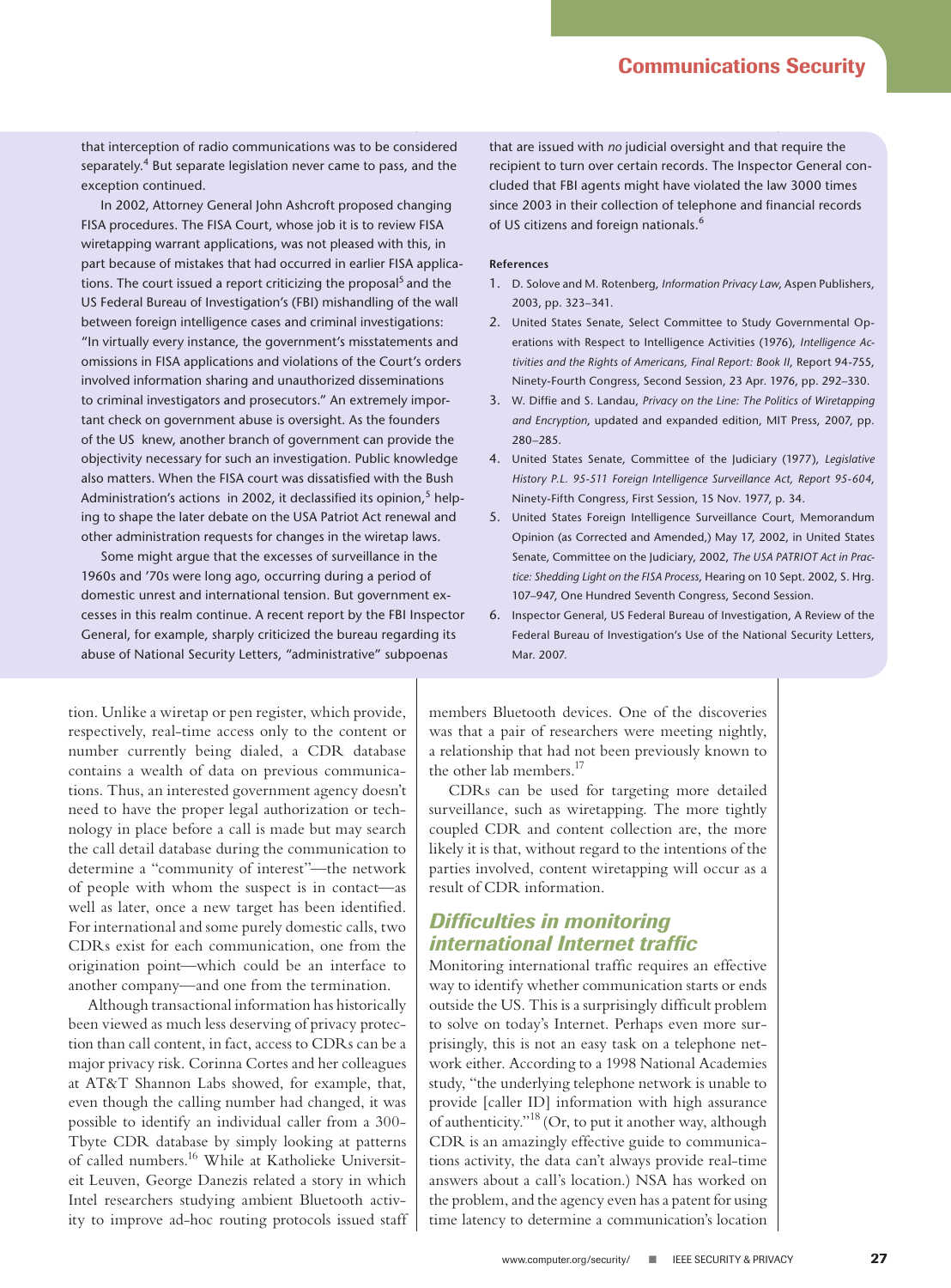(US Patent # 6,947,978: Method for geolocating logical network addresses).

International traffic monitoring requires either limiting monitoring to links that carry only international traffic or filtering out any traffic transferred

### Even if the traffic does not traverse a relay or anonymizer, real-time association of an IP address with a particular person of interest is difficult.

between two domestic hosts. The first approach seems easy if monitoring is limited to cable heads connecting the US to other countries. The second approach also seems easy, by mapping the IP addresses of the sending and receiving hosts to their geographic locations. However, both approaches have limitations.

Although most traffic on international links travels to or from a foreign host, a small amount of *domestic* traffic traverses these links as well—for example, some domestic traffic travels through Canada and then back to the US due to the vagaries of Internet routing. (This is partially a result of a 1940s AT&T master plan that made the US, Canada, and most of the Caribbean one integrated country, with no cable heads, or even international gateways, between them.) As such, monitoring links at the US border, with the goal of warrantless tapping of international traffic, could lead to unintentional tapping of domestic traffic. Because these links operate at a very high speed, it is difficult to analyze measurement data as they are collected. Furthermore, Internet traffic does not necessarily follow symmetric paths—the traffic from host A to host B does *not* necessarily traverse the same links as the traffic from B to A—so monitoring both ends of a conversation sometimes requires combining data collected from multiple locations, making this type of monitoring difficult in practice.

Monitoring very close to the sending or receiving host ensures that both directions of the traffic are visible and that the link speeds are typically small enough for detailed data collection. But monitoring near the domestic endpoint would almost certainly capture a large amount of traffic exchanged with other USbased hosts. To identify and filter the domestic traffic, a signals intelligence agency such as the NSA could map the remote host's IP address to a country using registries that identify the institution that owns the IP address block. The problem is that these registries are notoriously incomplete and out of date. Instead, the NSA could use existing IP geolocation services (such as Quova, www.quova.com). Although such services are often accurate to a few tens of miles, errors of hundreds of miles or more are not uncommon. As such, a host might easily look as though it resides on the opposite side of the border with another country, such as Mexico or Canada.

Even if geolocation services are accurate, the source and destination addresses in the IP packet do not necessarily correspond to communicating hosts. Some VoIP services, such as Skype, routinely use relay nodes to enable calls between two hosts that could not otherwise communicate, due to a firewall or a Network Address Translator (NAT), a device that enables multiple hosts on a private network to access the Internet using a single public IP address. A relay node is a third machine that might reside in the same country as one, or both, of the other hosts, or in yet a third country. Depending on where traffic is monitored, the source or destination address can correspond to the relay node, rather than one of the communicating endpoints, complicating efforts to determine whether both endpoints are domestic. In addition, some users apply anonymization tools like Tor (The Onion Router) that intentionally hide source and destination addresses from packet sniffers. Whether traffic traverses a relay or an anonymizer, the monitor could capture erroneous IP addresses that do not correspond to the ultimate source and destination of the traffic.

Even if the traffic does not traverse a relay or anonymizer, real-time association of an IP address with a particular person of interest is a difficult task. (We should note that EU member states consider email addresses, even when not associated with an IP address, personally identifiable information.) For example, an IP address might correspond to a NAT box so identifying the particular host responsible for the traffic requires access to transient information available only to the NAT box. Even in the absence of NAT boxes, the IP address of each end host can be assigned dynamically through the Dynamic Host Configuration Protocol (DHCP). Mapping the IP address to a particular host may require DHCP logs from the local site, and these logs are often incorrect.<sup>19</sup> Mapping from the host to a particular user is difficult if the machine is shared among many people, as at a cybercafe or an academic lab. In addition, mobile hosts such as laptops or PDAs frequently acquire new IP addresses. $^{20}$ 

Even if the communicating endpoints can be appropriately identified, determining what application they are running is difficult. (Knowing the application helps determine whether the information will be useful; there is little foreign intelligence value in wiretapping a transmission of the latest Hollywood movie.) In the simplest case, applications are easily discernible from numerical identifiers (for example, port numbers) in data packets. However, some applications do not use well-known port numbers, and others intentionally use port numbers normally reserved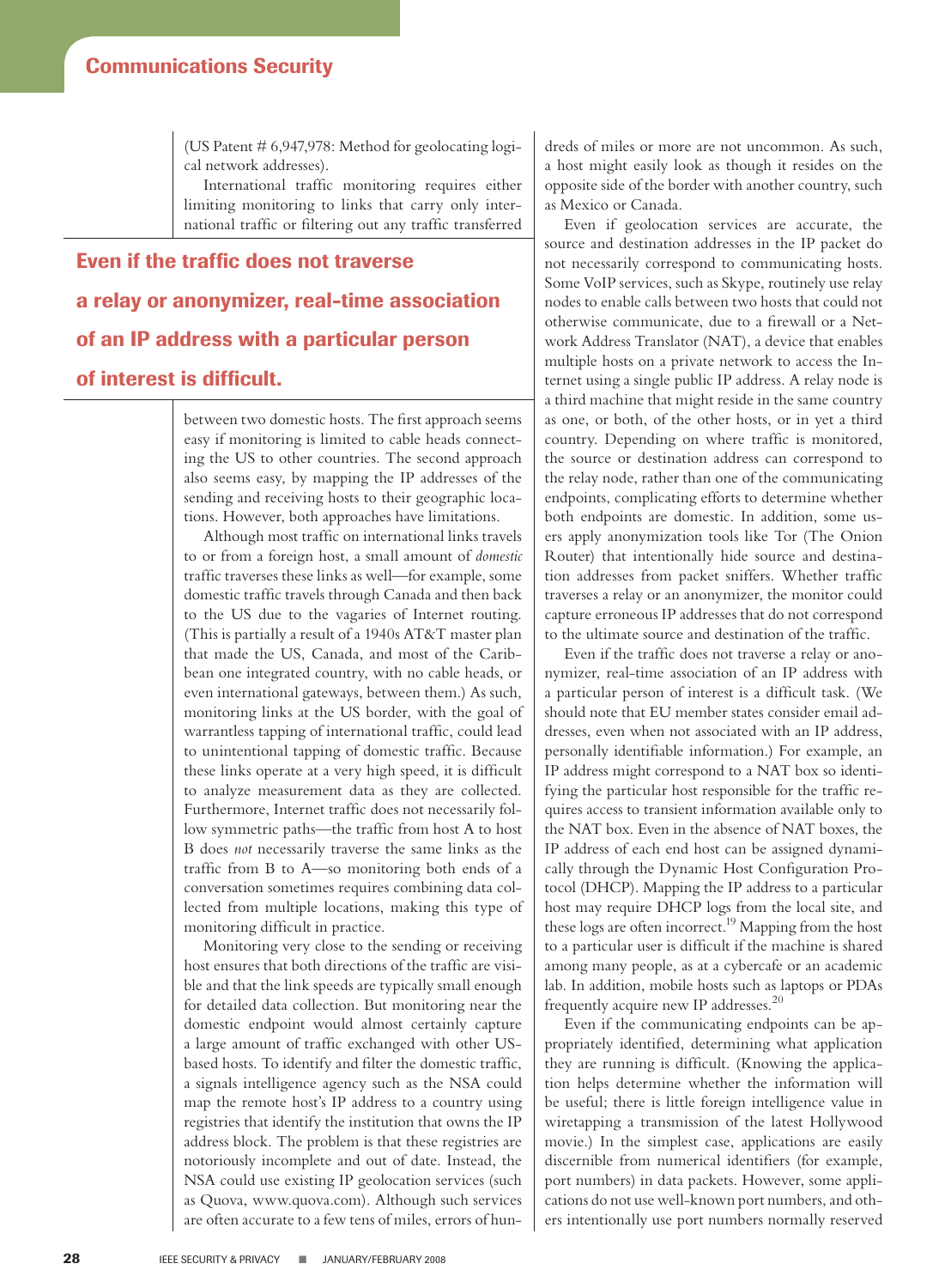for other applications in order to evade detection; for example, some peer-to-peer file sharing applications use port 80, the conventional port for Web traffic. (There is active research in determining the type of traffic using other information.) Such analysis is difficult to perform in real time on high-speed links, such as the links connecting the US to other countries. In addition, a malicious party trying to avoid detection might intentionally pad or jitter packets to evade detection, adding further complexity to an already difficult problem. Finally, some applications such as Skype encrypt data, making it difficult to extract meaningful information about the content of the communication between end hosts.

The real problem is that these difficulties are intrinsic to the Internet's basic design. Additional issues arise when interworking VoIP with other telephony services, such as the public-switched telephone network. An international call might terminate in the US and then use VoIP the rest of the way (and vice versa), requiring joint analysis across two kinds of communication networks. The many difficulties in accurately distinguishing domestic and foreign communication make it unlikely that an intelligence agency could avoid tapping domestic calls.

#### *Risks*

Surveillance technology is an "architected security breach"21 into a communications network and thus a risky business on which to embark. (Telecommunications carriers must "listen in" on communications for quality control. Intercept architectures are, however, more complicated; they have to target particular individuals without leaving a trace. Monitoring the network for quality control is much simpler because monitoring can pick up any conversation and is allowed to fail more often.) Two situations illuminate different reasons for our concern.

Let's go back to a point we brought up earlier. The Greek wiretapping case began in summer 2004, just before the Olympic Games in Athens. More than 100 cell phones belonging to the prime minister and ministers of defense, foreign affairs, justice, and public order—as well as opposition members in the Greek parliament—were wiretapped through the activation of wiretapping modules in the network's telephone exchange switches, capabilities that were supposed to be invoked *only* with legal authorization. The wiretapping capability had been provided in a system update, but because the Greek Vodaphone network had not purchased the wiretapping capability, the system lacked the management software that installed and logged wiretaps. Not only did the intruders turn on the network's wiretapping capability, they also installed a rootkit that hid any activity of their own software updates. Each time there was a communication on one of the tapped phones, a duplicate communication was sent to one of 14 cell phones in the network, all of which were prepaid, anonymous accounts. While we know private communications at the highest levels of the Greek government were wiretapped for 10 months, who did it remains unknown.<sup>1</sup>

The US has also experienced difficulties with communications surveillance systems. Under the Communications Assistance for Law Enforcement Act (P.L. 100-667), the US Federal Bureau of Investigation (FBI) was responsible for determining technical specifications for wiretapping built into switches of digital telephone networks. DCS 3000, an FBI suite of systems for collecting and managing data from wiretaps for criminal investigations, was designed to meet those requirements. Recently released FBI documents reveal serious problems in the system's implementation.22 Its auditing system was primitive, surprising for a system intended for evidence collection. The system has no unprivileged user IDs, relying on passwords rather than token-based or biometric authentication, and even uses an outdated hashing algorithm (MD5 appears in a 2007 "system security plan,"<sup>23</sup> several years after Chinese researchers found serious problems with this already weak hashing algorithm). Most seriously, the system relied on a single shared login, rather than a login per authorized user. The system's ability to audit user behavior depended entirely on following proper processes, including using a manual log sheet to show who was using the system at a given time. Remote access—in an insecure fashion—is permitted from other DCS 3000 nodes, making the system vulnerable to insider attacks. These are a real risk: recall that the most damaging spy in FBI history, Robert Hanssen, abused his authorized access to internal FBI computer systems to steal information and track progress of the investigation aimed at him.

The problems in the DCS 3000 implementation illustrate the risks in building a communications surveillance system. We do not know whether DCS 3000 was merely poorly implemented or whether it was poorly specified. What were the requirements on the FBI system? Did they include full auditing and full user identity? What were the project's goals? Were the designers required to meet *all* requirements or goals? These are questions that should have been asked of the DCS 3000 designers—and should be asked of any builder of a communications surveillance system.

Although the NSA has extensive experience in building surveillance systems, that does not mean things cannot go wrong. When you build a system to spy on yourself, you entail an awesome risk. In designing a system to satisfy the needs of the Protect America Act, the risk is made worse by four phenomena:

• removal of a protective role provided by communi-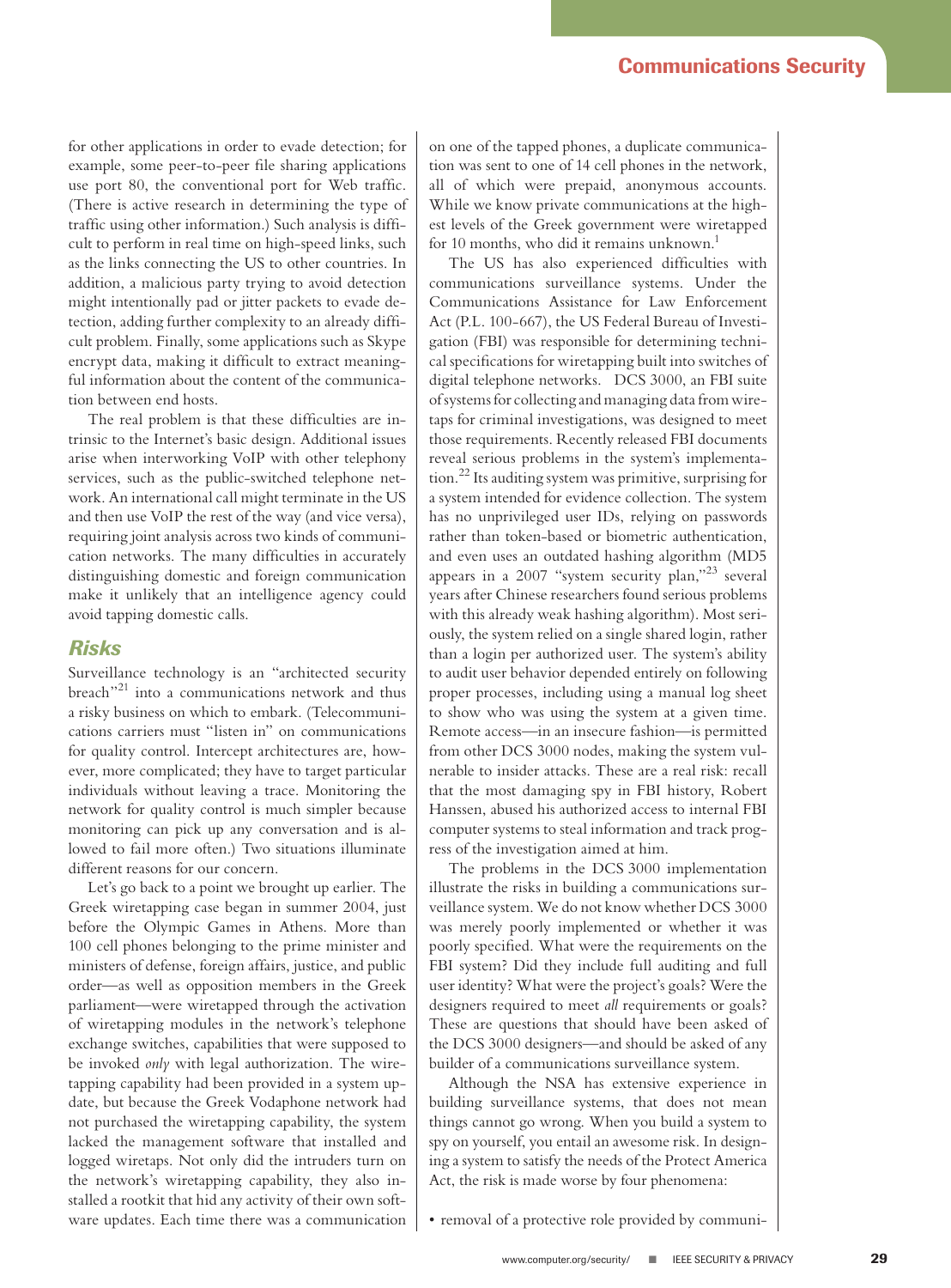cation carriers in all previous interception programs within the US communication system. This protective role was the result of the specificity required in wiretap warrants.

- placing the system properly within the US rather than at US borders;
- likelihood that the system will be built out of pieces previously used abroad, which runs the risk that opponents are already familiar with the equipment via intelligence-sharing agreements or capture of equipment; and
- use of CDRs, originally built for network development purposes, in an entirely new way involving "customers" outside the phone company.

These architectural decisions facilitate three distinct types of problems:

- system capture to enable spying on US traffic;
- system defeat by using information learned from foreign examples to defeat selection and filtering strategies; and
- system spoofing by similar means.

All of these can be used not only to make the surveillance system less effective, but also to turn it into a tool for capturing communications that are not implicated in any illegal activity—endangering both security and privacy. We see several specific risks as a result.

*Risk of exploitation by opponents.* A system that accesses domestic communications necessarily poses a greater direct risk to the communications of Americans than a surveillance system fielded overseas. To avoid foreign familiarity with its operation, communication security equipment is not often shared with allies. However, engineering economy reuses systems previously fielded abroad; thus, both allies and opponents are likely to be familiar with US surveillance equipment. Is there a risk that knowledge of the surveillance system acquired by studying equipment outside the US will be applied to defeating or subverting similar equipment deployed within the US? Is the NSA designing sufficiently robust mechanisms to assure complete control of the filtering and selection mechanisms?

Even prior to the Protect America Act, US communications were vulnerable to surveillance, but building signals intelligence systems is expensive. The system designed as a result of the Protect America Act must not reduce foreign powers' difficulty in gaining access to US communications. Can the communications of US persons be tapped without increasing the risk that these communications will be exploited by others without authorization to do so?

*Removal of safeguards by communications carriers.*  What risks are introduced by leaving a single entity in charge of selection and retention decisions? "Twoperson control" would be prudent—for example, control by two authorized parties who understand how a system should work. In its absence, any process such as the one apparently embodied in the AT&T San Francisco switching office (in which communications are diverted to an NSA safe room and then collected according to rules determined by the intelligence agency) provides little recourse in cases where mistakes are made.

*Lack of inherent technical minimization of traffic.*  Intercepting at switches or routers creates unnecessary risks because the switches handle domestic as well as foreign communications. This risk, although distinct from the risk of exploitation by opponents, feeds into it; potential overcollection of purely domestic traffic increases the value of targeting the US access and collection system.

*Domestic traffic penetrating too deeply into the NSA collection system.* Collection outside the US inherently filters out most "US-person traffic" before it gets to NSA headquarters at Fort Meade. Does the design of the expanded surveillance system eliminate domestic traffic early and as effectively? This is more of a privacy risk than a security one, although insider attacks make it a security risk as well.

*CDR information.* CDR systems were originally intended to be used by telephone company employees for determining customer usage patterns and thus anticipating future needs. It is a truism in the security field that problems frequently occur when new uses are found for old systems, given that the protection mechanisms and system architecture were never designed for the extended uses. Will new vulnerabilities be created when copies of the CDR data are sent to law enforcement or intelligence agencies? It is impossible to give a definitive answer, but the past history of such changes does not leave us sanguine.

#### *Risk reduction*

There are also ways in which the Protect America Act enables an architecture that could reduce risk. Being able to place equipment on US soil reduces the need to place equipment abroad. Beyond the direct security risks to equipment, which could be alleviated by high-quality shielding and tamper resistance, there is an intrinsic risk. When intercept capability is installed in other countries' communication systems, the privilege must be paid for—often by sharing information. Host countries might demand not only a share of the intelligence take—whether this could ever pose a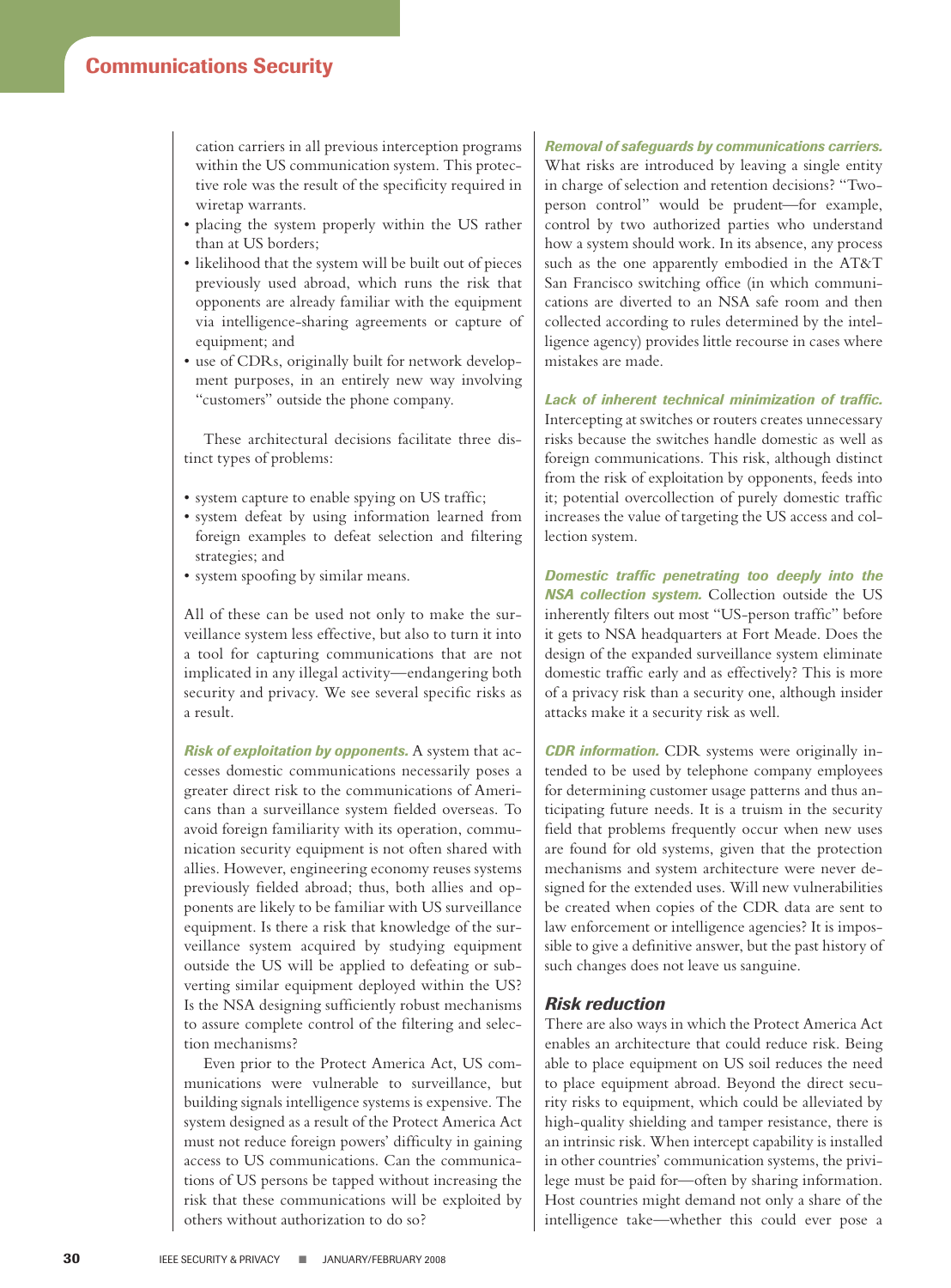threat to US communications is hard to assess—but also inspection authority over the installation and information about techniques. Intercept facilities hosted by foreign governments are expected not to spy on the host countries themselves. However, the charge that the surveillance facilities are doing so is often made, and the host countries quite reasonably insist on taking measures aimed at preventing this.

#### *New security risks*

Security risks are exacerbated by the direction of the Internet's development. The Internet is currently a network with only millions of devices connected to it, but the world is rapidly moving to a situation in which billions of small, resource-limited devices such as RFID tags and sensors will use networks for communication and control. While many of these devices will be on local area networks, many will use the Internet.<sup>24</sup> Any future surveillance architectures must take such growth and directions into account.

Implicit in the FISA update was the need to protect the US against non-state actors, who have indeed shown themselves to be adept at using the Internet to communicate. Some of the tools provided for by the Protect America Act could in fact aid in the disruption of various nefarious plots. But building surveillance technology into a communications infrastructure creates risk of penetration by trusted insiders, foreign powers, and non-state actors (with trusted insiders being the greatest threat). Disrupting attacks by non-state actors could be a short-term gain, but surveillance architectures rarely go away. The dangers created by the Protect America Act present a longterm risk. (This is exemplified by the exploit in the Greek wiretapping case, which relied on an earlier software version that included wiretapping capabilities but not the auditing system.)

The Protect America Act, a law enacted in haste, holds the possibility of a vast increase in the number of Americans whose communications and communication patterns will be studied. The surveillance provides access to US communications, a target of great value. The US could build for its opponents something that would be too expensive for them to build for themselves: a system that lets them see the US's intelligence interests, a system that could tell them how to thwart those interests, and a system that might be turned to intercept the communications of American citizens and institutions. It is critical that the new surveillance system neither enable exploitation of US communications by unauthorized parties nor permit abuse by authorized ones.

#### *Recommendations*

The change from a system that taps particular lines on receipt of a wiretap order specifying those lines to one that sorts through transactional data in real time and selects communications of interest is massive. Where interception occurs and how the data sources (CDRs, traffic, other information) are combined and used will not only affect how powerful a tool warrantless wiretapping is, but will also affect how likely the system is to pick up purely domestic communications. In building a communications surveillance system itself—and saving its enemies the effort—the US government is creating three distinct serious security risks: danger of exploitation of the system by unauthorized users, danger of criminal misuse by trusted insiders, and danger of misuse by US government agents. How should the US mitigate these risks?

#### *Minimization matters*

Allowing collection of calls on US territory necessarily entails greater access to the communications of US persons. An architecture that minimizes collection of communications lowers the risk of exploitation by outsiders and exposure to insider attacks. Traffic should be collected at international cable heads rather than at tandem switches or backbone routers, which also carry purely domestic traffic. Although interception at the cable heads will help minimize collection, it is not sufficient in and of itself. Intercepted traffic should be studied (by geolocation and any other available techniques) to determine whether it comes from non-targeted US persons and, if so, discard it before any further processing is done. It should be fundamental to the system's design that the combination of interception location and selection methods minimizes the collection of purely domestic traffic.

#### *Architecture matters*

Using real-time transactional information to intercept high-volume traffic makes architectural choices critical. Robust auditing and logging systems must be part of the system design. Communication providers, who have technical expertise and decades of experience protecting the security and privacy of their customers' communications, should have an active role in both

## It is critical that the new surveillance system neither enable exploitation of US communications by unauthorized parties nor permit abuse by authorized ones.

design and operation. Thus, "two-person control" is appropriate for this situation.

*Oversight matters* The new system is likely to operate differently from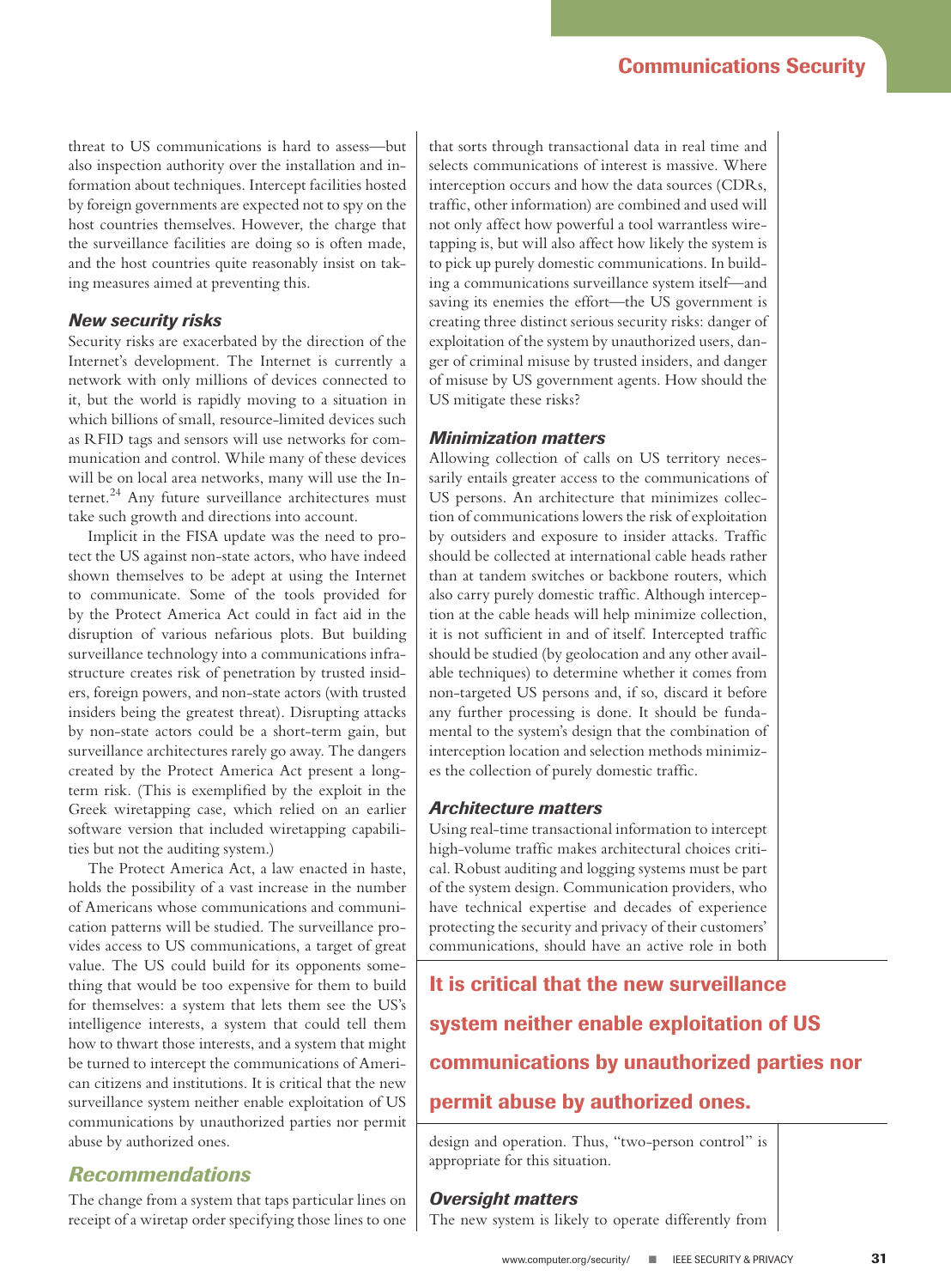previous wiretapping regimes and will likely use new technologies for purposes of targeting wiretaps. There should be appropriate oversight by publicly accountable bodies. While the details might remain classified, there should be a publicly known system for handling situations when mistakes are made. To assure independence, the overseeing authority should be as far removed from the intercepting authority as practical. To guarantee that electronic surveillance is effective and free of abuse *and* that minimization is in place and working appropriately, it is necessary that there be frequent, detailed reports on the system's functioning. Of particular concern is the real-time use of CDR for targeting content, which must neither be abused by the US government nor allowed to fall into unauthorized hands. For full oversight, such review should be done by a branch of government different from the one conducting the surveillance. We recommend frequent ex post facto review of CDR-based real-time targeting. The oversight mechanism must include outside reviewers who regularly ask, "What has gone wrong lately—regardless of whether you recovered—that you have not yet told us about?"

US communications security has always been fun-damental to national security. The surveillance architecture implied by the Protect America Act will, by its very nature, capture some purely domestic communications, risking the very national security that the act is supposed to protect. In an age so dependent on communication, the loss could well be greater than the gain. To prevent greater threats to US national security, it is imperative that proper security—including minimization, robust control, and oversight—be built into the system from the start. If security cannot be assured, then any surveillance performed using that system will be inherently fraught with risks that are fundamentally unacceptable.  $\square$ 

#### *References*

- V. Prevelakis and D. Spinellis, "The Athens Affair," 1. *IEEE Spectrum,* July 2007, pp. 18–25.
- 2. P. Kiefer, "Phone Taps in Italy Spur Rush toward Encryption," *New York Times*, 29 Apr. 2007; www.ny times.com/2007/04/29/technology/29cnd-encrypt. html?ex=1335499200&en=aa06d98a600afc6f&ei=50 88&partner=rssnyt&emc=rss.
- W. Diffie and S. Landau, *Privacy on the Line: The Poli-*3. *tics of Wiretapping and Encryption,* updated and expanded edition, MIT Press, 2007.
- *US Code*, Title 50, section 1801(i), 1978. 4.
- *US Code*, Title 50, section 1801(f), 1978. 5.
- 6. Protect America Act, section 105(a) 2007.
- 7. United States Second District Court for Northern California, Case 3: 06-cv-0672-vrw, 8 Jan. 2006.
- Exhibit A in *Tash Hepting et al. v. AT&T Corporation et*  8. *al.*, United States Second District Court for Northern California, Case 3: 06-cv-0672-vrw, 8 June 2006.
- M. Klein, affidavit in *Tash Hepting et al. v. AT&T Corpora-*9. *tion et al.,* United States Second District Court for Northern California, Case 3: 06-cv-0672-vrw, 8 June 2006.
- J.S. Marcus, affidavit in *Tash Hepting et al. v. AT&T*  10. *Corporation et al.,* United States Second District Court for Northern California, Case 3: 06-cv-0672-vrw, 8 June 2006.
- J.S. Marcus, affidavit in *Tash Hepting et al. v. AT&T Cor-*11. *poration et al.,* United States Second District Court for Northern California, Case 3: 06-cv-0672-vrw, 8 June 2006, p. 15.
- J.S. Marcus, affidavit in *Tash Hepting et al. v. AT&T Cor-*12. *poration et al.,* United States Second District Court for Northern California, Case 3: 06-cv-0672-vrw, 8 June 2006, pp. 12–14.
- M. Klein, affidavit in *Tash Hepting et al. v. AT&T Cor-*13. *poration et al.,* United States Second District Court for Northern California, Case 3: 06-cv-0672-vrw, 8 June 2006, p. 7.
- J.S. Marcus, affidavit in *Tash Hepting et al. v. AT&T Cor-*14. *poration et al.,* United States Second District Court for Northern California, Case 3: 06-cv-0672-vrw, 8 June 2006, p. 24.
- J.S. Marcus, affidavit in *Tash Hepting et al. v. AT&T Cor-*15. *poration et al.,* United States Second District Court for Northern California, Case 3: 06-cv-0672-vrw, 8 June 2006, pp. 24–25.
- 16. C. Cortes, D. Pregibon, and C. Volinsky, "Computational Methods for Dynamic Graphs," AT&T Shannon Labs, 9 Jan. 2004.
- 17. G. Danezis, "Introducing Traffic Analysis: Attacks, Defences and Public Policy Issues"; http://research.microsoft.com/users/gdane/papers/TAIntro.pdf.
- 18. F. Schneider (ed.), *Trust in Cyberspace*, Computer Science and Telecommunications Board, National Research Council, 1999, p. 36.
- 19. R. Clayton, Anonymity and Traceability in Cyberspace, Univ. of Cambridge Computer Lab, tech. report 653, Nov. 2005.
- 20. S. Bellovin et al., "Security Implications of Applying the Communications Assistance to Law Enforcement Act to Voice-over IP," 2006; www.itaa.org/news/ docs/CALEAVOIPreport.pdf.
- 21. S. Landau, "National Security on the Line," *J. Telecommunications and High Technology Law,* vol. 4, no. 2, 2006, p. 418.
- *EFF v. Department of Justice*, Civil Action No. 06-1708- 22. CKK (D.D.C.) (filed 3 Oct. 2006); www.eff.org/ issues/foia/061708CKK.
- 23. Information Assurance Section, US Federal Bureau of Investigation, "Controlled Interface 100 (CI-100) System Security Plan (SSP) DCS-3000 to EDMS," 16 April 2007.